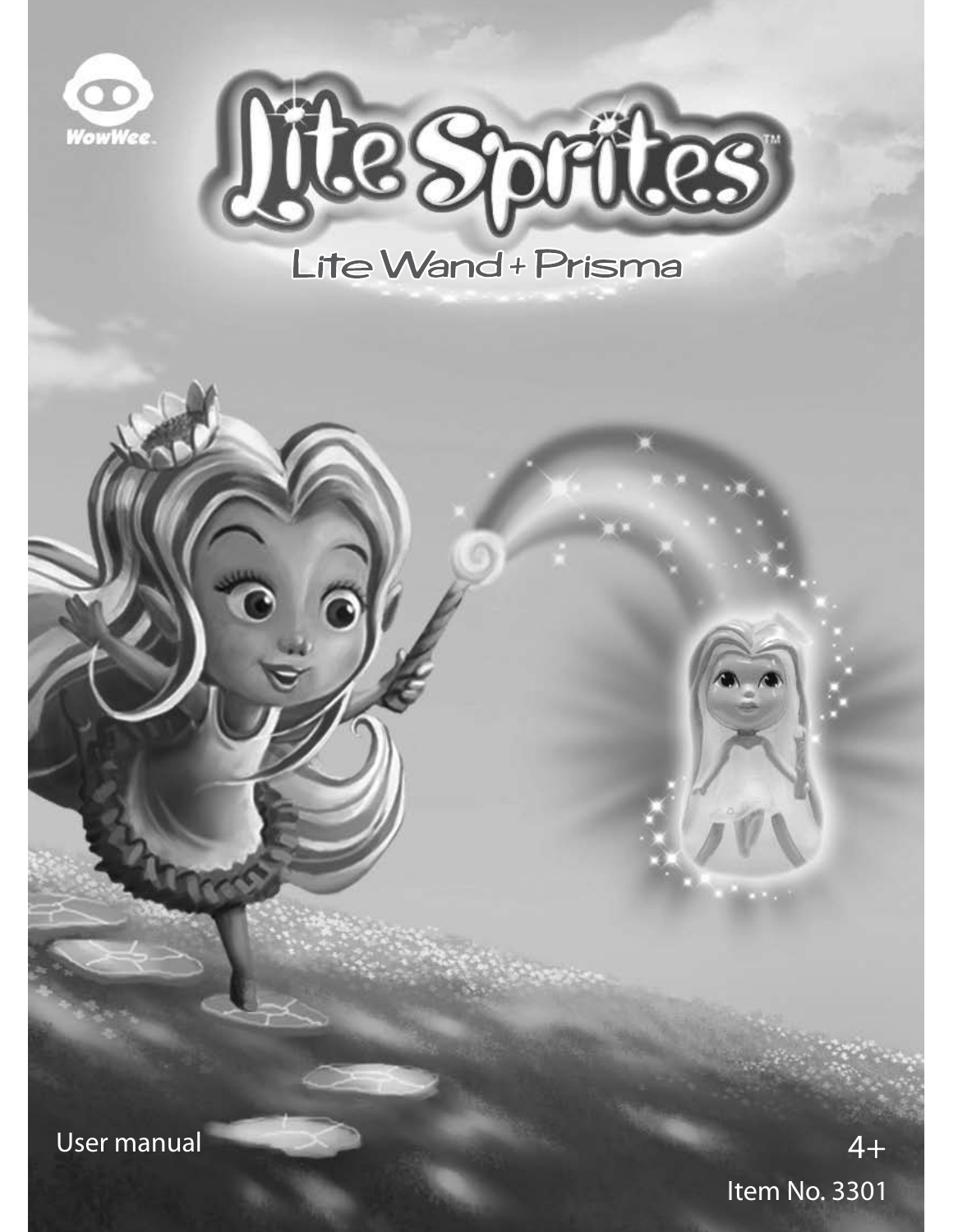# TABLE OF CONTENTS

#### **GETTING STARTED**

#### **LITE WAND**

| <b>Color Library</b> |  |
|----------------------|--|
| Games                |  |
| <b>Snell</b>         |  |

#### PRISMA

| Sleep mode. |  |
|-------------|--|

#### **FURTHER INFORMATION**

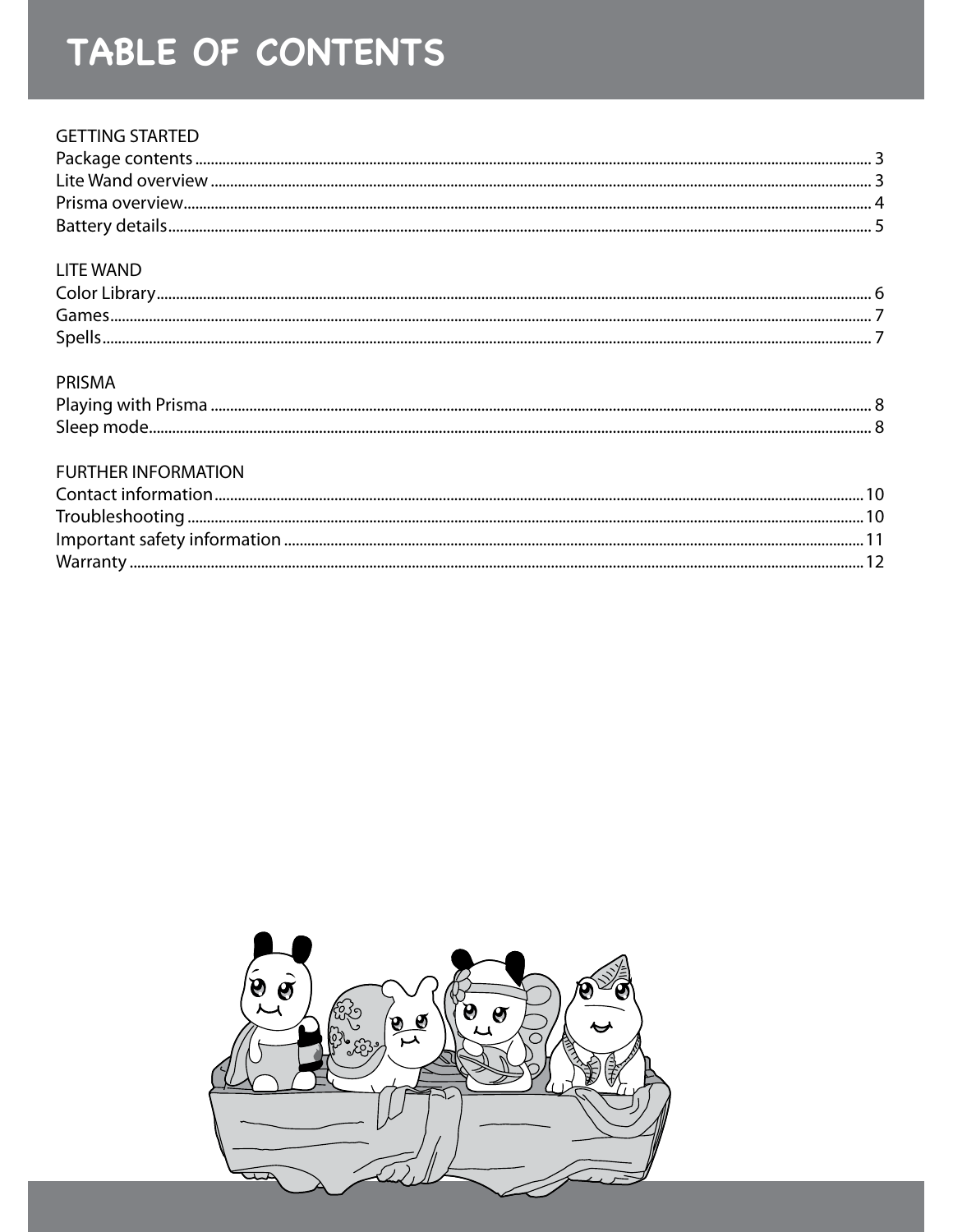Thank you for purchasing the Lite Sprites™ Lite Wand and Prisma Sprite from WowWee™ ! This guide will show you how to use them in the magical world of Lite-Topia.

## **Package contents**

1 x Lite Wand, 1 x Prisma Sprite, 1 x Forest Pod stand, 1 x Forest Pod hook, 1 x User guide

## **Lite Wand overview**

Use the Lite Wand to collect and share color with Prisma, the other Lite Sprites\*, other Lite Wands\* and all the Lite-Topia playsets\*. You can also play color games and cast spells!



#### **Volume control**

To start playing with the Lite Wand and/or to adjust the volume, move the power switch to one of the ON positions:

1. Move the switch **up** from the OFF position to make the volume **loud.**

2. Move the switch **down** from the OFF position to make the volume **soft**.



\*Sold separately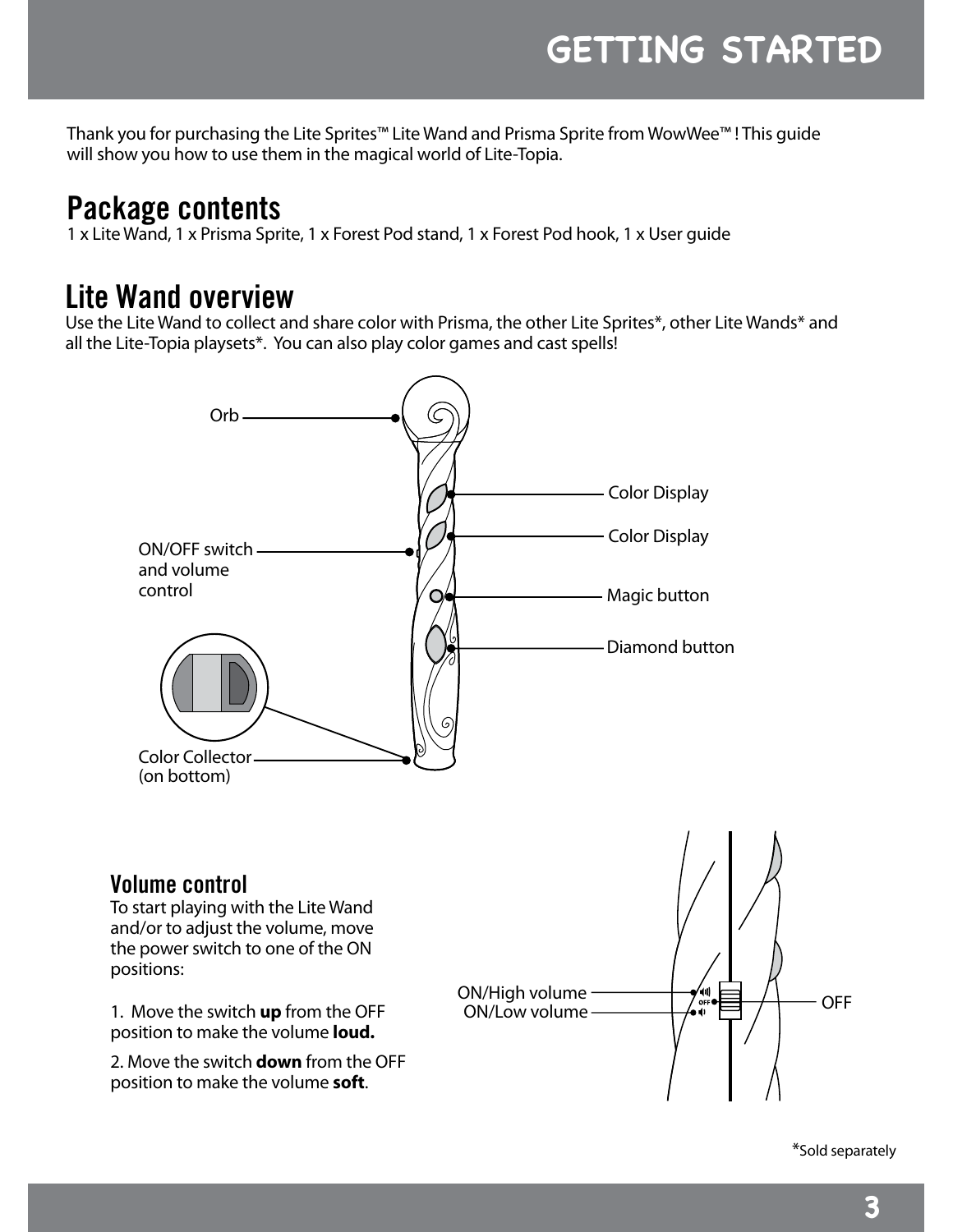# **getting started**

## **Prisma overview**

To play with Prisma, move her power switch to the ON position (see illustration below). Press Prisma's Select and Share Color button (see illustration below) to cycle through her favorite colors.



#### **Assembling Prisma's Forest Pod**

Carefully snap together the Forest Pod stand and Forest Pod hook (see illustration) to create Prisma's Forest Pod hangout.

Note: Adult supervision may be required. Do not disassemble the Forest Pod after putting it together or pieces may break.

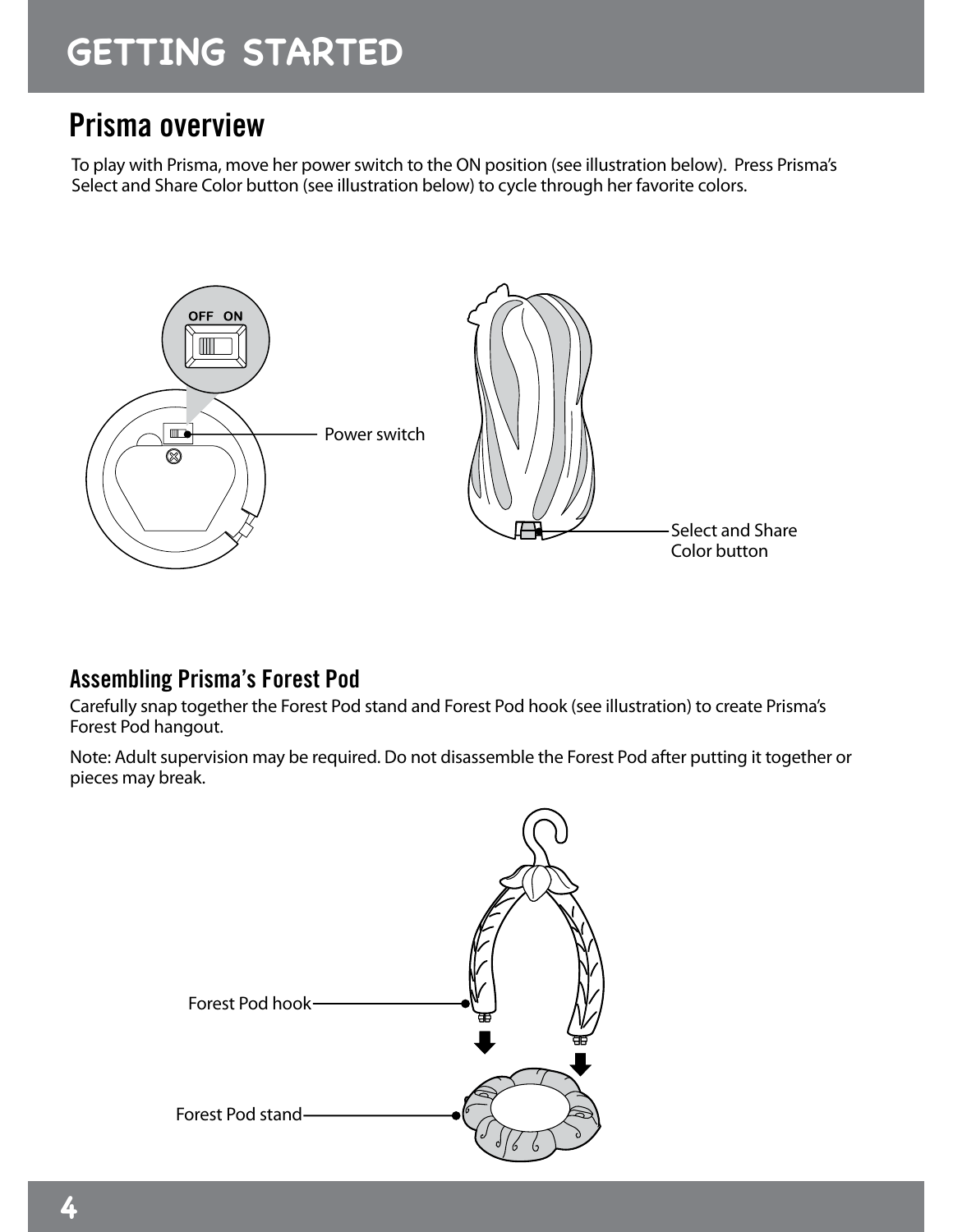# **getting started**

## **Battery details**

#### **Installing or changing batteries in the Lite Wand**

The Lite Sprites Lite Wand requires 4 x "AAA" alkaline batteries (not included).

The Lite Wand lets you know when its batteries need to be replaced by playing a sound, flashing 5 times and then powering off. If the Lite Wand is consistently having difficulties recognizing colors when you try to collect them with the Color Collector, the batteries might need to be replaced.

Insert or replace the batteries according to the diagram to the right.

- 1. Open the battery compartment using a Phillips screwdriver (not included) to remove the screws on the battery compartment cover.
- 2. Insert the batteries. Ensure that the positive and negative polarities match the illustrations inside the battery compartment.
- 3. Replace the battery compartment cover and replace the screws using the screwdriver. Do not over-tighten.

## **Installing or changing batteries in Prisma**

Prisma requires 3 x "LR44" button-cell batteries (included). If her colors start to appear dim, the batteries might need to be replaced. Insert or replace the batteries according to the diagram to the right.

- 1. Open the battery compartment on the bottom of Prisma using a Phillips screwdriver (not included).
- 2. Insert the batteries. Ensure that the positive and negative polarities match the illustrations inside the battery compartment.
- 3. Replace the battery compartment cover and replace the screws using the screwdriver. Do not over-tighten.

#### **Important battery information**

- Use only fresh batteries of the required size and recommended type.
- • Do not mix old and new batteries, different types of batteries [standard (Carbon- zinc), Alkaline or rechargeable] or rechargeable batteries of different capacities.
- Remove rechargeable batteries from the toy before recharging them.
- • Rechargeable batteries are only to be charged under adult supervision.
- Respect the correct polarity,  $(+)$  and  $(-)$ .
- Do not try to recharge non-rechargeable batteries.
- Do not dispose batteries in a fire.
- • Replace all batteries of the same type/brand at the same time.
- • The supply terminals are not to be short-circuited.
- • Remove exhausted batteries from the toy.
- Batteries should be replaced by adults.
- • Remove batteries if the toy is not going to be played with for some time.



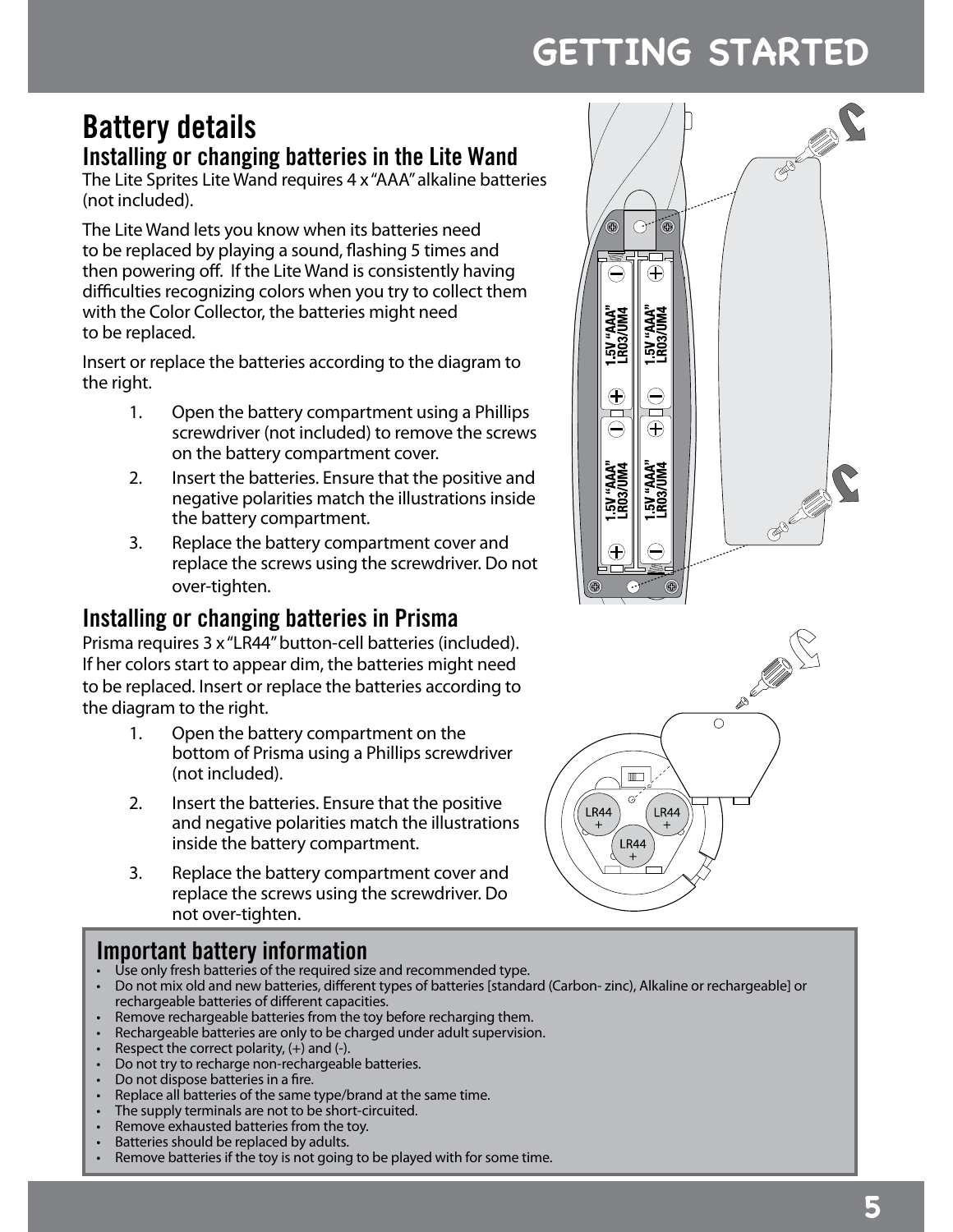# **lite wand**

## **Color Library**

**Overview** When you turn on the Lite Wand, you will be in the Color Library.

The Color Library includes 10 built-in colors for you to share with Lite Sprites and all of Lite-Topia.

The current color will glow in the Orb. The next two available colors in the Color Library will appear in the two Color Displays below the Orb.

### **Choosing and adding colors**

Press the Diamond button on the Lite Wand to cycle through the colors you can share.

You can also collect and add about 50 new colors to the Color Library!

To add a new color when you are in the Color Library, press the Color Collector onto a colorful **flat** surface, like a piece of paper.

When you turn off the Lite Wand, the Color Library resets to the 10 builtin colors. This lets you add new colors each time you play.





## **Sharing color**

The Lite Wand can share color from up to 6-7 feet (2 meters) away.

To share a color, press and hold the Diamond button on the Lite Wand for about 2 seconds and aim the wand at Prisma or another Lite Sprite (as shown in the illustration to the left), a Lite-Topia playset or another Lite Wand in Color Library mode.

#### **Sleep mode**

If you do not interact with the Color Library for about 1 minute, the Lite Wand will play a bubble sound and cycle through the colors in the Color Library. After another minute without interaction, the Lite Wand will play a chime sound and go to sleep.

You can wake up the Lite Wand by pressing the Diamond or Magic button.

To conserve batteries, turn off the Lite Wand when not playing with it.

Note: In Games and Spells mode, the Lite Wand will enter Sleep mode after about 2 minutes without activity.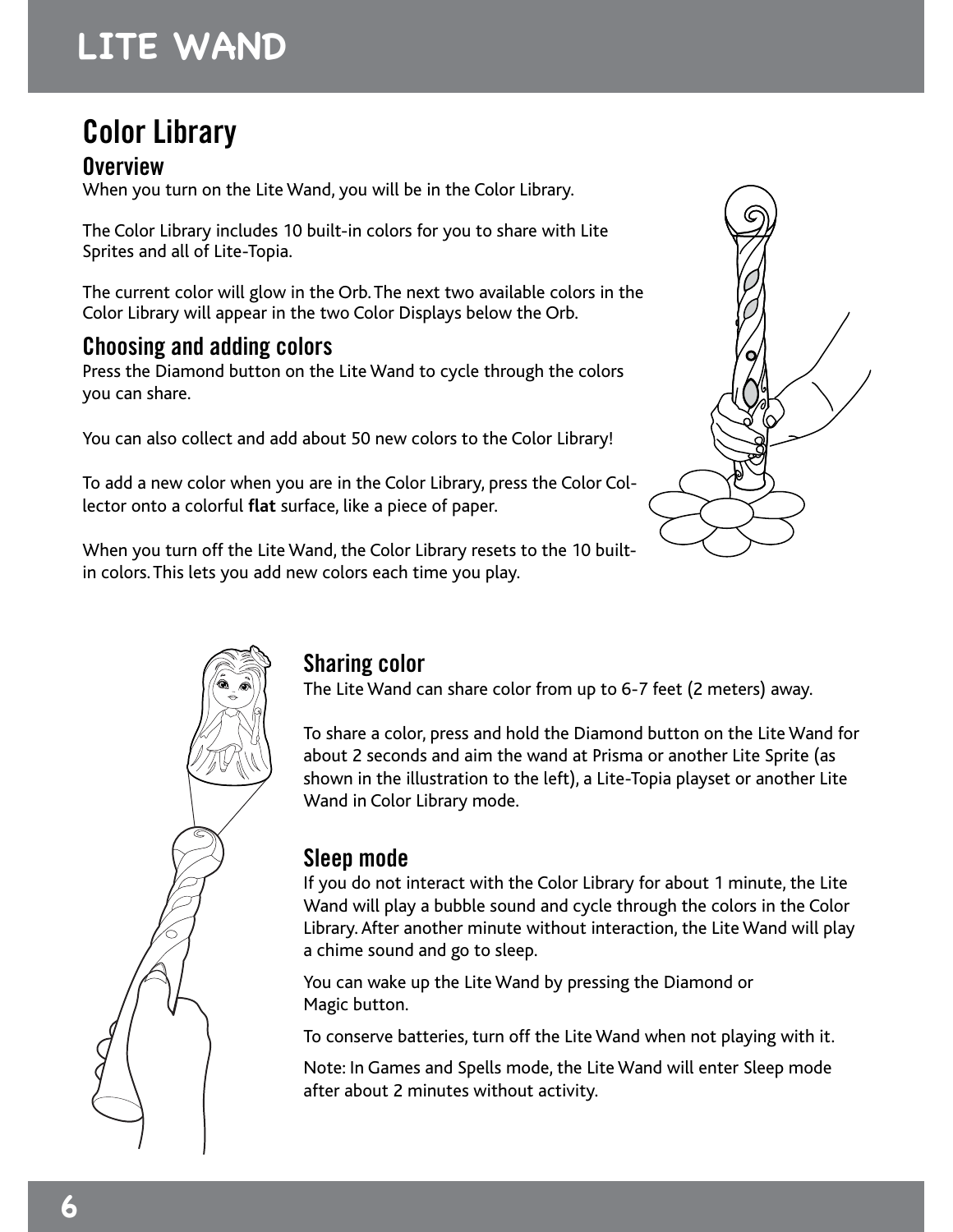## **Games and Spells**

Press the Magic button to cycle through the Lite Wand menu and to select a game or a color spell.

#### **Games**



#### **Color Hunt**

How many colors can you find before time runs out? Use the Color Collector to collect each color that glows in the Lite Wand's Orb.



#### **Color Mix**

What do you get when you mix two different colors together? Watch two colors flash slowly in the Orb and Color Displays. Then use the Color Collector to collect the color they create when combined.

#### **Color Spells**

There are 5 built-in color spells that you can share: **3 World Spells** that affect the Lite Sprites and Lite-Topia playsets and **2 Bleak Spells** that only affect Bleak\*.

Press the Magic button to cycle through the Lite Wand menu and to choose World Spells or Bleak Spells. Once you have chosen World Spells or Bleak Spells, press the Diamond button to cycle through the built-in color spells and to share them.

#### **World Spells**

- **• Cold Spell** (blue, blue, white): Brrr, it's getting chilly in Lite-Topia. Lite Sprites and playsets will fade between blue and white.
- **• Heat Wave** (red, orange, white): Lite-Topia is heating up. Lite Sprites and playsets will turn red and then flash red and orange.
- **• Nighty Night** (purple, blue, blue): Lite Sprites and playsets will dim slowly until they turn off, just like a nightlight.

#### **Bleak Spells**

To unlock Bleak and allow her to share color like her sister Sprites, cast the Free Bleak color spell with your Lite Wand. All other Bleak Spells will only work when Bleak is still locked.

- **• Free Bleak** (pink, purple, green): Free Bleak from her colorless world.
- **• Color Bleak** (red, blue, green): Add a little color to Bleak.

#### **Sharing spells**

To share a chosen spell with Bleak, another Lite Sprite or a playset, aim the Lite Wand and press and hold the Diamond button for about 2 seconds.

#### **Breaking spells**

There are two ways to break a spell in a Lite Sprite or playset: 1) share a different spell or 2) share a color from the Color Library. The Lite Sprite or playset will then return to its original setting.

\*Sold separately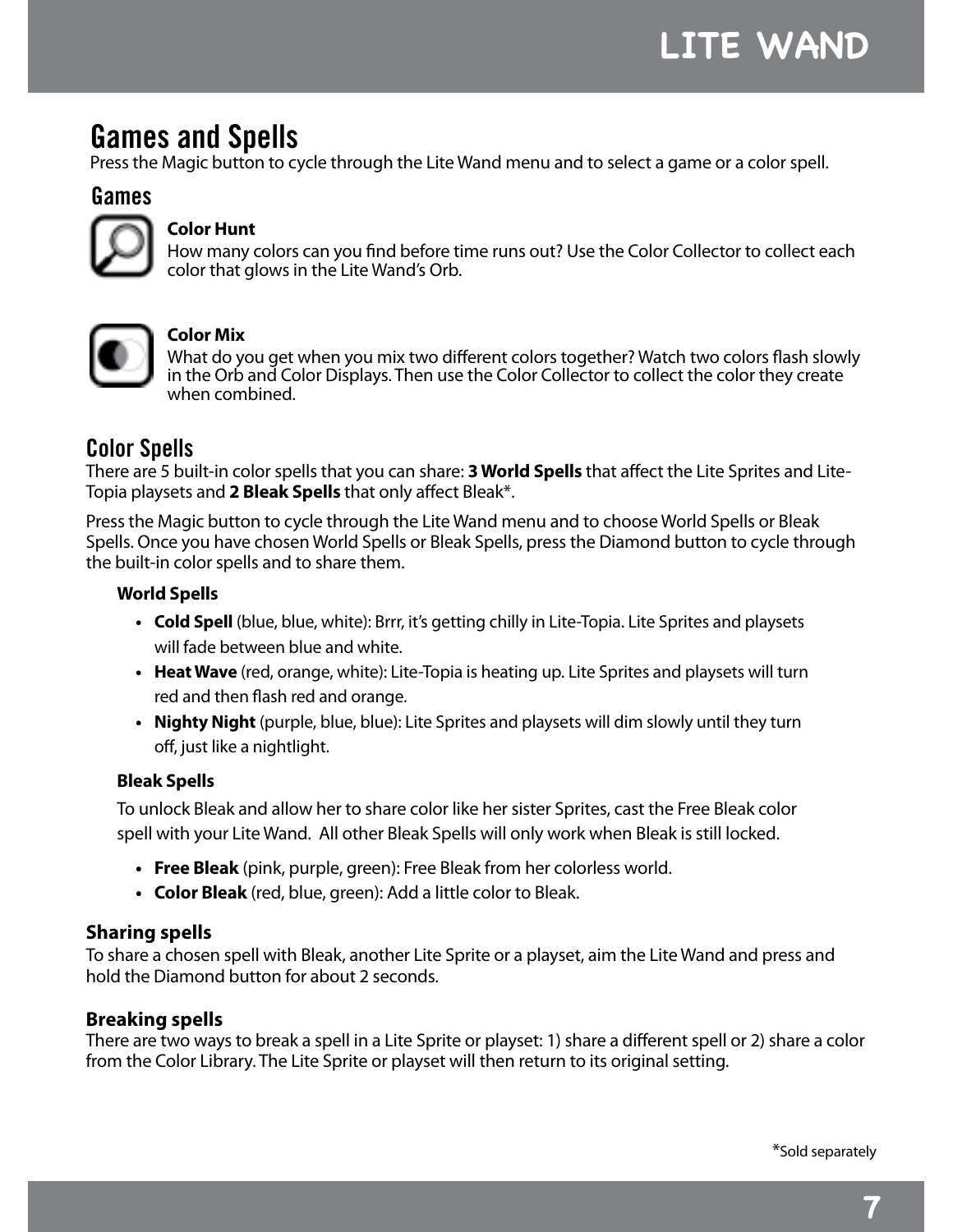



## **Prisma**

Prisma is the leader of the Sprite Sisterhood. Passions: Everything Personality: Friendly, fun, fashionable Skills: Expert in color and light Best Friends: All her sister Sprites Pet: Butterfly Favorite Colors: Red, orange, yellow, green, turquoise, blue, purple, fuchsia and white

## **Playing with Prisma**

To cycle through Prisma's favorite colors, press her Select and Share Color button. To share a color, press and hold her Select and Share Color button for about 2 seconds while she is close to and facing another Lite Sprite or playset.

Prisma can share color from up to 3 feet (1 meter) away from other Lite Sprites and playsets. She cannot share color with the Lite Wand.

## **Sleep mode**

If you do not play with Prisma for about 3 minutes, she will go into Sleep mode. She can still receive color during this time. After about 12 minutes without activity, she will further power down and will not be able to receive color. To wake her up, press her Select and Share Color button.

To conserve batteries, turn off Prisma when not playing with her.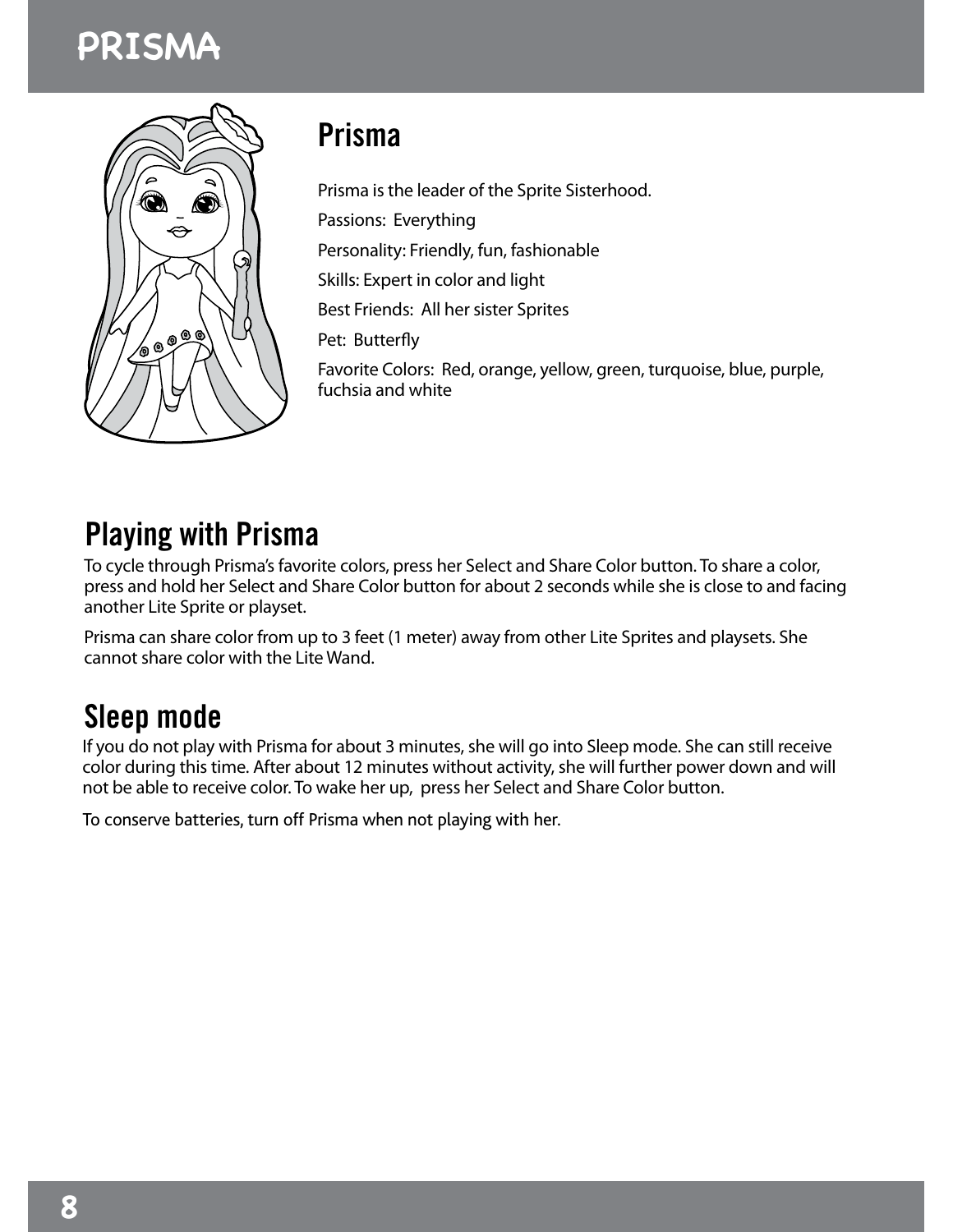Welcome to the newest member of the Sprite Sisterhood!

| , promise to be true to the |
|-----------------------------|
|                             |

Sprite Sisterhood, to take care of Nature and to master the world of Color and Light.

# **cONGRATULATIONS!**<br>
est member of the Sprite Sisterhood!<br>
promise to be true to the<br>
take care of Nature and to master the world of Color and Light.<br> **SHINE ON! SHINE ON!**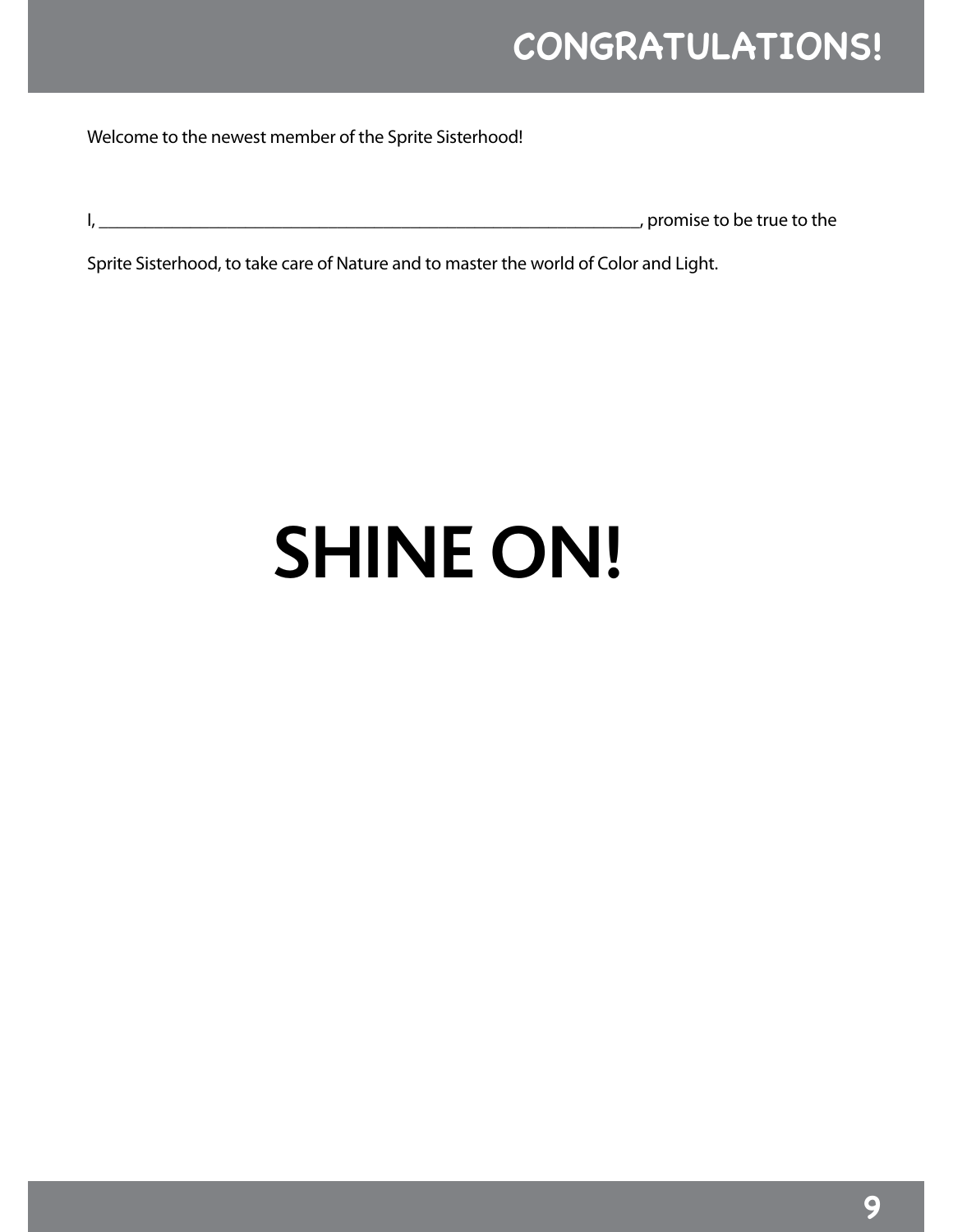## **Contact information**

To learn more about Lite Sprites or to see the full range of WowWee products, go to **www.wowwee.com**

Register at **www.wowwee.com/register** 

If you have any questions that are not answered in this user manual, refer to **www.wowwee.com/support**

## **Troubleshooting**

**Q.** The Lite Wand will not collect color from some objects.

**A.** The Lite Wand cannot collect color from objects with a reflective surface, like a computer monitor or shiny plastics, or from surfaces that are not flat, like a ball.

**Q.** I used the Lite Wand to share a color, but my Lite Sprite or playset did not change to that color.

**A.** The Lite Wand has a range of about 6-7 feet (about 2 meters), and if you try to share a color from farther away, it might not register.

**FURTH**<br> **FURTH**<br> **IONTACT**<br> **IONTACT**<br> **IONTACT**<br> **IONTACT**<br> **IONTACT**<br> **IONTACT**<br> **IONTACT**<br> **IONTACT**<br> **IONTACT**<br> **IONTACT**<br> **IONTACT**<br> **IONTACT**<br> **D.** I used the<br> **A.** The Lite W<br>
farther away,<br>
Make sure yo<br>
might not Make sure your Lite Wand is aimed at the Lite Sprite or playset whose color you want to change or it might not register.

Using the Lite Wand in direct sunlight can also affect its ability to share colors.

**Q.** I tried to share color between my Lite Sprites, but they did not change color.

**A.** Lite Sprites have a range of about 3 feet (1 meter), and if you try to share a color from farther away, it might not register.

**Q.** I tried to collect a color from an object, but the Lite Wand displayed a different color.

**A.** When collecting colors from objects, the Lite Wand might interpret them differently from how you view them. For greater accuracy when collecting your desired color, choose a vibrant shade of that color. If the Lite Wand does not recognize a particular shade, choose another shade of the color.

**Note: If the Lite Wand is consistently having difficulties recognizing colors, the batteries might need to be changed.**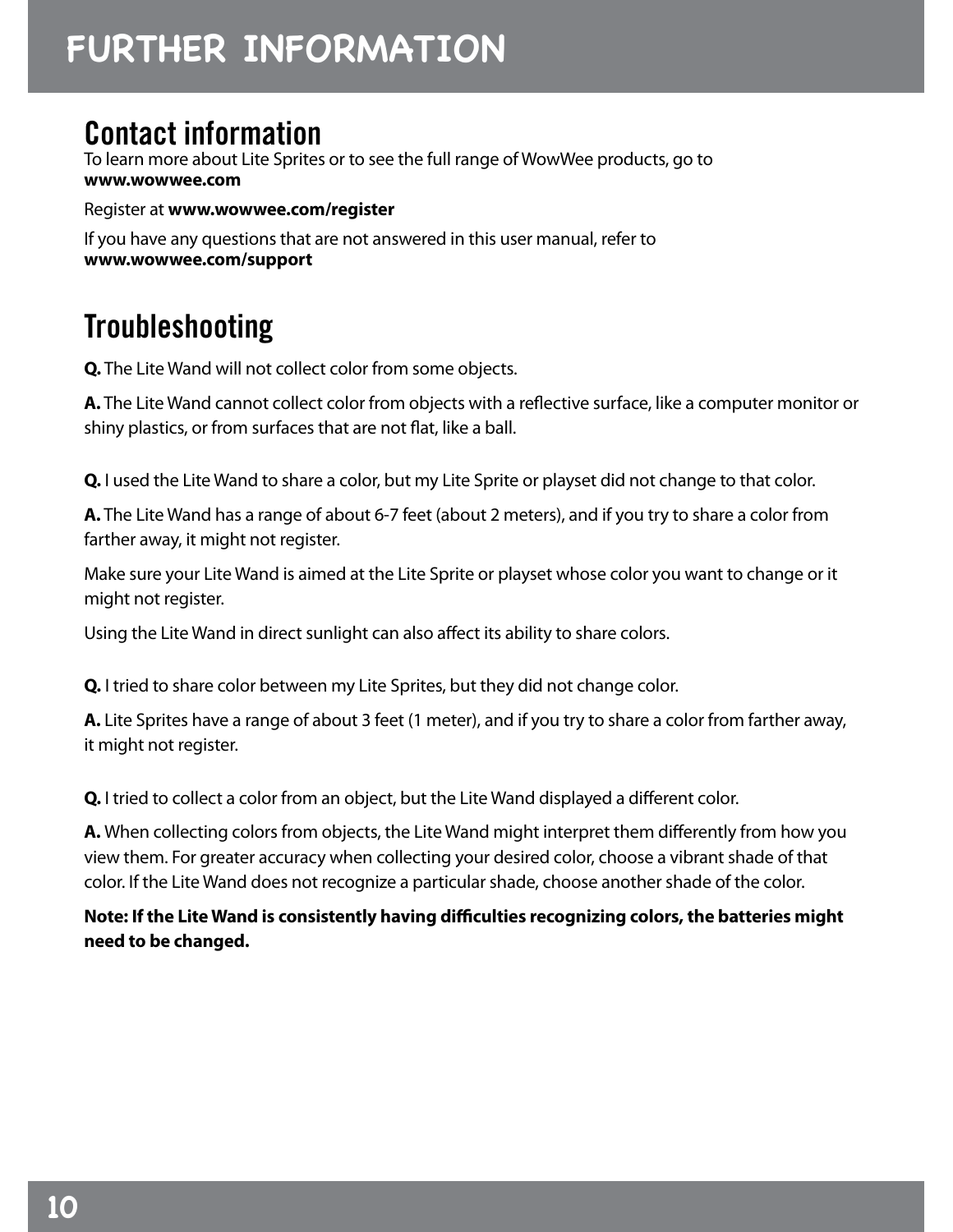## **Important safety information**

Take note of the following when playing with Lite Sprites:

- Do not immerse Lite Wand or Prisma in water or any other form of liquid. Do not drop, throw or kick Lite Wand or Prisma.
- 

This device complies with Part 15 of the FCC Rules. Operation is subject to the following two conditions:

(1) This device may not cause harmful interference, and

(2) This device must accept any interference received, including interference that may cause undesired operation.

#### **NOTE**

This equipment has been tested and found to comply with the limits for a class B digital device, pursuant to part 15 of the FCC rules. These limits are designed to provide reasonable protection against harmful interference in a residential installation. This equipment generates, uses and can radiate radio frequency energy and, if not installed and used in accordance with the instructions, may cause harmful interference to radio communications. **following the CONSTRIMERT STATE ANTION**<br> **fly information**<br>
they **different property and therefore therefore therefore in the state of**  $\sigma$  **fisismal or Prisma.**<br>
or kick Lite Wand or Prisma.<br>
with Part 15 of the FCC Rules

However, there is no guarantee that interference will not occur in a particular installation. If this equipment does cause harmful interference to radio or television reception, which can be determined by turning the equipment off and on, the user is encouraged to try and correct the

- interference by one or more of the following measures:
- 
- Reorient or relocate the receiving antenna  $\check{\phantom{\phi}}$ <br>• Increase the separation between the equipment and receiver<br>• Connect the equipment into an outlet on a circuit different from that to which the receiver is
- connected<br>
Consult the dealer or experienced radio/TV technician for help

**WARNING:** Changes or modifications to this unit not expressly approved by the party responsible for compliance could void the user's authority to operate the equipment.



The equipment that you have purchased has required the extraction and use of natural resources for its manufacturing. It may contain substances that are hazardous to health and the environment. In order to prevent the release of these substances into the environment and to reduce the pressure on natural resources, we encourage you to use appropriate return systems. These systems will ensure that most of the materials in your equipment are properly reused or recycled at the end of its operational life. The crossed-bin symbol invites to use these systems. For further information on collection, reuse and recycling systems, please contact your regional waste management administration.

This symbol is only valid in the European Union. If you wish to discard this product, please contact your local authorities or dealer and ask for the correct method of disposal.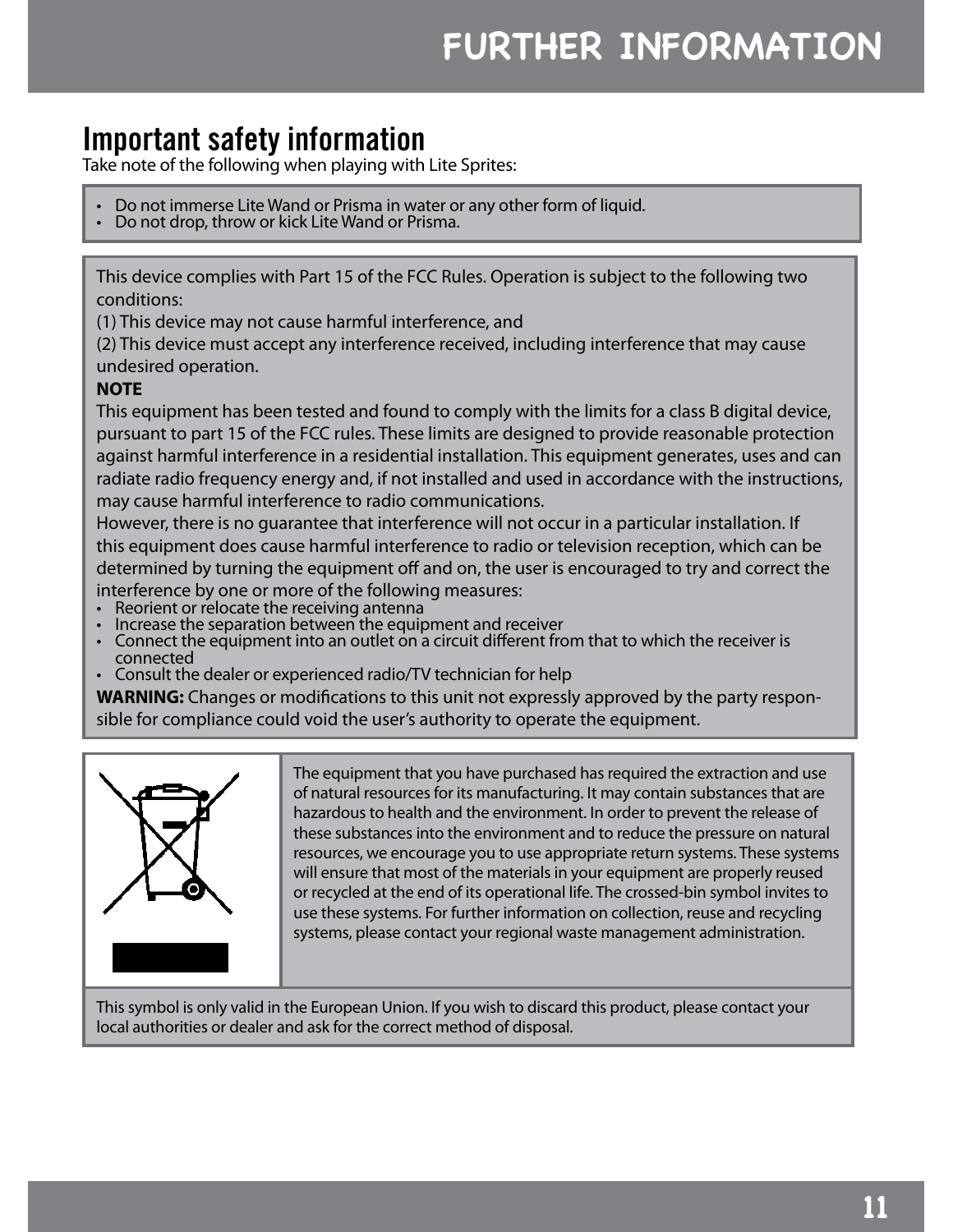## WowWee 90-Day Limited Warranty

WowWee's warranty obligations for Lite Wand + Prisma (this "Product") are limited to the terms set forth below.

WowWee Group Limited ("WowWee") warrants to the original end-user purchaser that this Product will be free from defects in materials and workmanship under normal use for a period of 90 days from the date of retail purchase (the "Warranty Period"). This warranty is extended only to the original end-user purchaser of a new product that was not sold "as is".

#### If a defect arises:

**FURTHER INFORMATION**<br>
WowWee 90-Day Limited Warranty<br>
wowWee 90-Day Limited Warranty<br>
wowWee Swaranty obligations for Lite Wand + Prisma (the below.<br>
WowWee Group Limited ("WowWee") warrants to the orig<br>
be free from defe (1) you may within 30 days from the date of retail purchase (or such other period specified by the return policies of the place of purchase)return this Product to the place of purchase, together with the original proof of purchase and either the original box or the UPC code label from the box, and this Product will be replaced or, in the event that a replacement for this Product is not available at the place of purchase, either a refund of the purchase price for this Product or a store credit of equivalent retail value will be provided; or

(2) you may after the day that is 30 days from the date of retail purchase (or such other period specified by the return policies of the place of purchase) and within the Warranty Period contact WowWee Customer Support to arrange for the replacement of this Product. In the event that a replacement for this Product is not available this Product will be replaced by WowWee with a product of equivalent or greater retail value.

Notwithstanding the foregoing terms of this warranty, WowWee reserves the right at all times, at its sole option and discretion, to refund to you the purchase price paid by you for this Product in full and final settlement of WowWee's obligations under this warranty.

A purchase receipt or other proof of the date of retail purchase and purchase price is required in order to claim the benefit of this warranty.

If this Product is replaced, the replacement product becomes your property and the replaced Product becomes WowWee's property. If the place of purchase refunds the purchase price of this Product or issues a store credit of equivalent retail value, this Product must be returned to the place of purchase and becomes WowWee's property. If WowWee refunds the purchase price of this Product, this Product must be returned to WowWee and becomes WowWee's property.

#### EXCLUSIONS AND LIMITATIONS

This warranty covers the normal and intended use of this Product. This warranty does not apply: (a) to damage caused by accident, abuse, unreasonable use, improper handling and care or other external causes not arising out of defects in materials or workmanship; (b) to damage caused by service performed by anyone who is not an authorized representative of WowWee; (c) to any hardware, software or other add-on components installed by the end-user; (d) if this Product has been disassembled or modified in any way; (e) to cosmetic damage, including but not limited to scratches, dents or broken plastic, or normal wear and tear.

THIS WARRANTY GIVES YOU SPECIFIC LEGAL RIGHTS AND YOU MIGHT ALSO HAVE OTHER RIGHTS THAT VARY FROM STATE TO STATE. WOWWEE'S RESPONSIBITLITY FOR PRODUCT DEFECTS IS LIMITED TO THE REPLACEMENT OF THIS PRODUCT OR THE REFUND OF THE PURCHASE PRICE FOR THIS PRODUCT. ALL EXPRESS AND IMPLIED WARRANTIES, INCLUDING BUT NOT LIMITED TO ANY IMPLIED WARRANTIES AND CONDITIONS OF MERCHANTABILITY AND FITNESS FOR A PARTICULAR PURPOSE, ARE LIMITED IN TIME TO THE TERM OF THIS LIMITED WARRANTY. NO WARRANTIES, WHETHER EXPRESS OR IMPLIED, WILL APPLY AFTER THE EXPIRATION OF THE LIMITED WARRANTY PERIOD. If any term of this warranty is held to be illegal or unenforceable, the legality or enforceability of the remaining terms shall not be affected or impaired.

EXCEPT AS PROVIDED IN THIS WARRANTY AND TO THE EXTENT PERMITTED BY LAW, WOWWEE IS NOT RESPONSIBLE FOR DIRECT, SPECIAL, INCIDENTAL OR CONSEQUENTIAL DAMAGES HOWSOEVER CAUSED RESULTING FROM BREACH OF WARRANTY OR CONDITION OR UNDER ANY OTHER LEGAL THEORY, INCLUDING BUT NOT LIMITED TO LOSS OF USE. THE FOREGOING LIMITATION SHALL NOT APPLY TO DEATH OR PERSONAL INJURY CLAIMS, OR ANY STATUTORY LIABILITY FOR INTENTIONAL AND GROSS NEGLIGENT ACTS AND/OR OMISSIONS.

SOME STATES DO NOT ALLOW THE EXCLUSION OR LIMITATION OF INCIDENTAL OR CONSEQUENTIAL DAMAGES, OR LIMITATIONS ON HOW LONG AN IMPLIED WARRANTY LASTS, SO THESE LIMITATIONS MIGHT NOT APPLY TO YOU.

Valid only in U.S.A.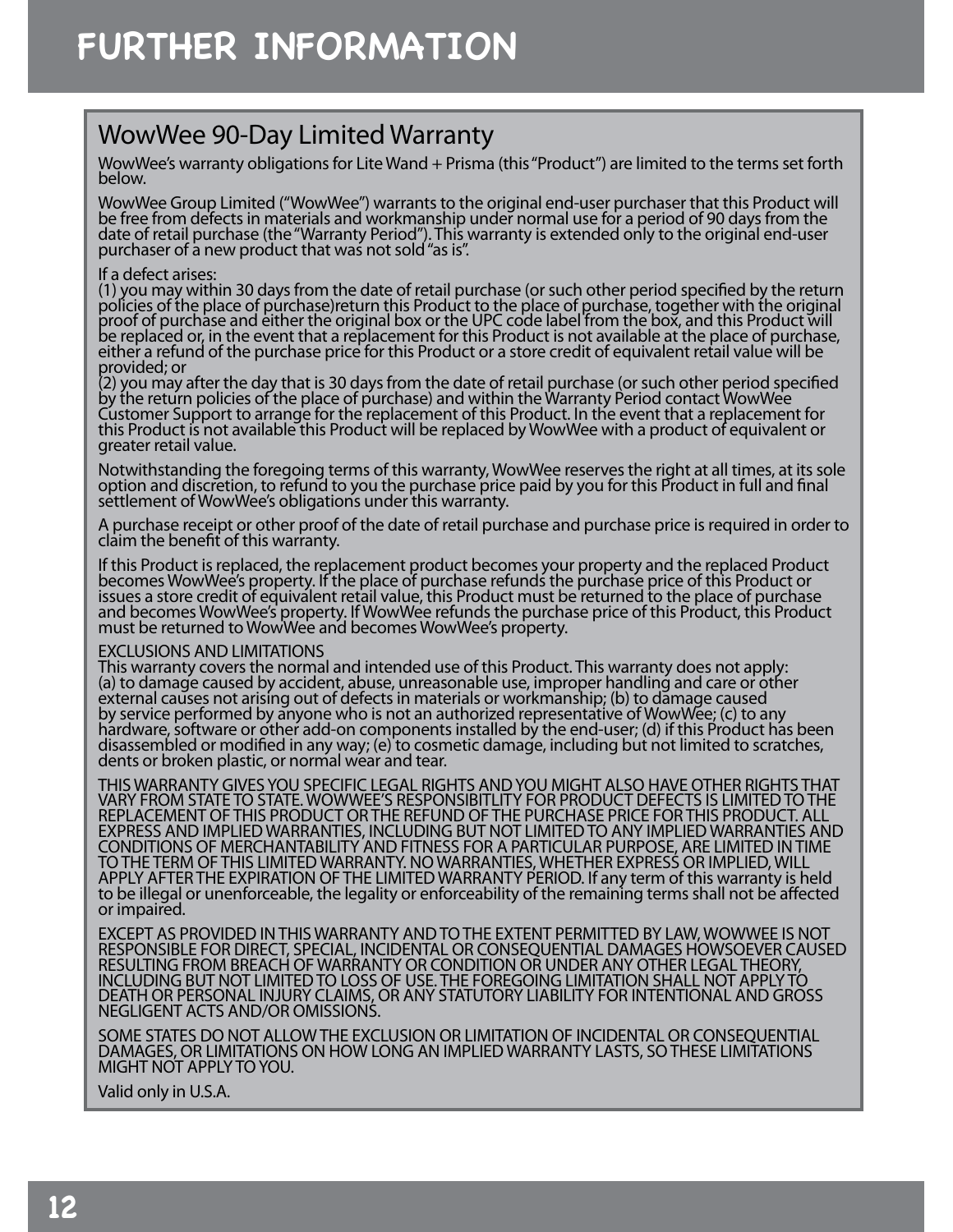

Go to **www.litesprites.com** to learn even more about how to light up Lite-Topia! **FURTHER INFORMATION**<br>
Go to www.litesprites.com to learn even more<br>
about how to light up Lite-Topia!<br>
The Dight of Lite-Topia!